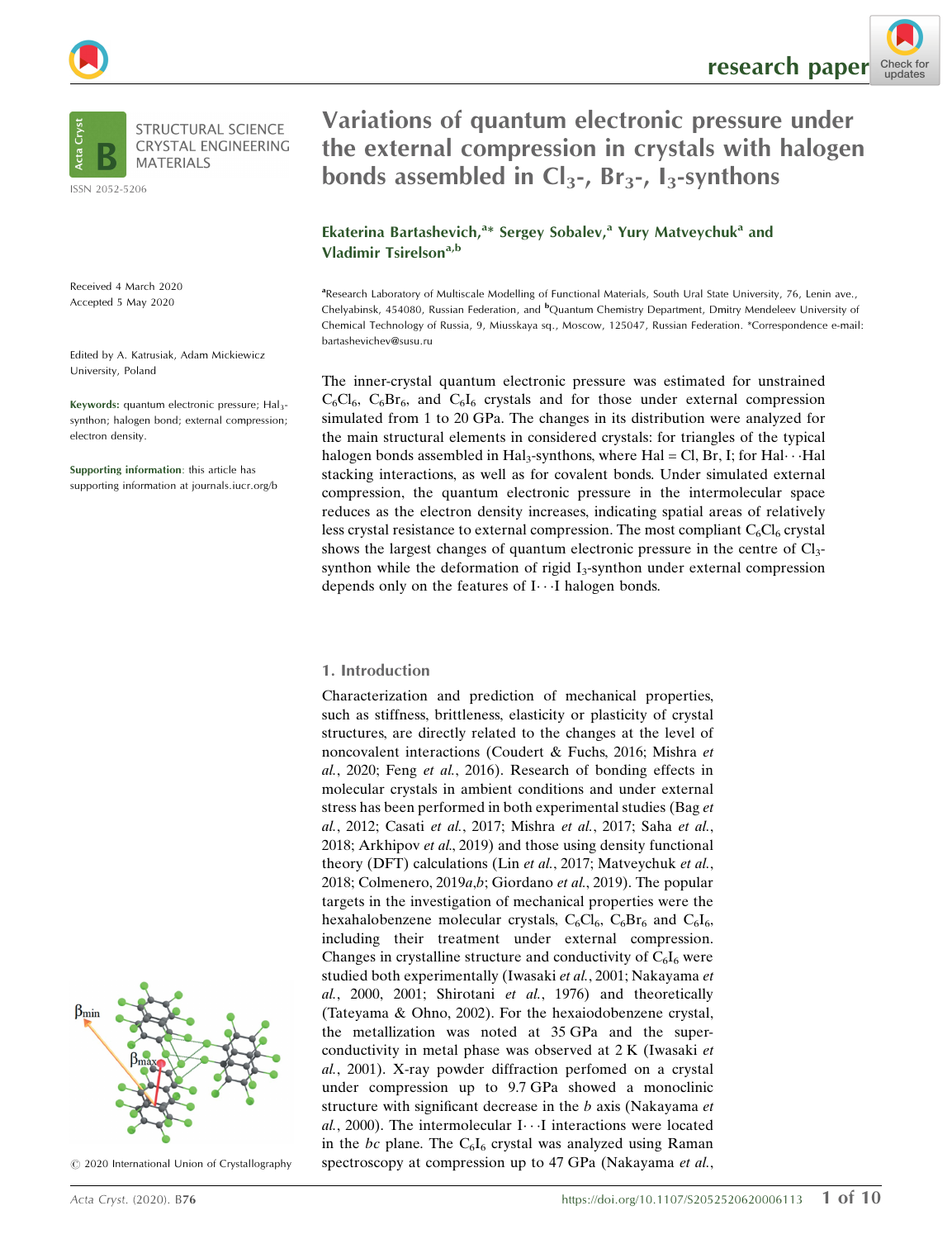2001) and its resistivity up to 50 GPa was studied (Shirotani et al., 1976). The compressibility of the  $C_6Cl_6$  and  $C_6Br_6$  crystals under compression up to 4.5 GPa was also examined (Vaidya & Kennedy, 1971). The high-pressure X-ray diffraction and Raman spectra measurements were carried out for the  $C_6F_6$ crystals up to 1.9 GPa (Rusek et al., 2020) and at 34.4 GPa (Pravica et al., 2016).

For the halogenated molecules in crystals, the characteristic structural motif is known, consisting of three halogen bonds joined in a common ring, called a Hal<sub>3</sub>-synthon (Reddy et al., 2006; Bui et al., 2009). Also, they can form hetero-halogenbonded trimers with different types of noncovalent interactions (Pavan & Guru Row, 2016). For Hal<sub>3</sub>-synthons both the electrophilic and nucleophilic sites of halogen atoms are involved in halogen bonding, where the  $\sigma$ -hole (Clark et al., 2007; Politzer & Murray, 2019) of one halogen atom is directed to the equatorial electronic belt of the neighbouring one. As a result, each halogen atom simultaneously provides both electrophilic and nucleophilic sites during the formation of a halogen bond (Saha et al., 2005; Hathwar & Guru Row, 2010). The ability of Hal<sub>3</sub>-synthons to increase the strength and mutual influence of Hal···Hal interactions was pointed out by Desiraju & Pathasarathy (1989). It was established that  $\text{Hal}_3$ synthons could be effectively used in the design of host frameworks (Jetti et al., 1999; Saha et al., 2005), as well as in crystal engineering (Bosch & Barnes, 2002; Brezgunova et al., 2012). Further analysis confirmed the anisotropic charge density distribution around the halogen atoms. In addition, Saha et al. (2005) found that in Br<sub>3</sub>-synthons the interactions between the positively and negatively charged regions were stronger than in  $Cl_3$ -synthons. It was noted that the phase with  $F_3$ -synthon in  $C_6F_6$  could exist in a very narrow pressure range (Pravica et al., 2016). The  $F \cdots F$  halogen bonds are much less common; nevertheless, for substituted perfluorobenzenes, they have been carefully analyzed by X-ray diffraction (Siram et al., 2013; Pavan et al., 2013; Moussallem et al., 2015).

The features of noncovalent interactions such as the halogen (Desiraju et al., 2013), chalcogen, pnictogen or tetrel bonds (Aakeroy et al., 2019) influence a number of properties of molecular crystals, including their response to external compression. Understanding the nature of electrostatically driven noncovalent bonds is directly linked to an idea of anisotropy of electronic features of outer atomic electron shells. For example, the electrostatic potential indicates the electrophilic and nucleophilic sites that can be provided by the covalently bound atoms for the possible noncovalent bonding (Murray & Politzer, 2011; Politzer & Murray, 2019). Descriptors for chemical bonds and noncovalent interactions that are based on electron density and its derivatives and integrals make it possible to evaluate the anisotropy of atomic electron distribution and its effect on the structural features of molecular crystals (Tsirelson & Ozerov, 1996). The simplest tool that very clearly demonstrated the electronic features of a typical halogen bond in the  $Cl<sub>2</sub>$  crystal is the Laplacian of electron density (Tsirelson et al., 1995). The electron accumulation of one chlorine atom faces the electron depletion in a chlorine atom of a neighbouring molecule. Also, the oneelectron potential (Hunter, 1986) was proposed as a promising tool for the description of iodine–iodine halogen bonds in crystals with polyiodide chains (Bartashevich et al., 2014, 2017). While the classical electrostatic potential illustrates the predisposition of a halogenated molecule to the halogen bond formation, by virtue of including an exchange contribution, the potential acting on an electron in a molecule (PAEM) (Yang & Davidson, 1997; Zhao & Yang, 2014) can be successfully applied for more detailed characterization of noncovalent bonds (Bartashevich & Tsirelson, 2018).

Tao et al. (2008) and Tsirelson et al. (2019) have indicated that the quantum internal pressure of inhomogeneous electron continuum in the nuclei field reflects the space electron concentrations and depletions in molecules and crystals. Internal pressure describes the variations in the average internal energy of a unit volume of the electron continuum under the local deformation that changes the volume without changing its shape (Tsirelson et al., 2016). The kinetic contribution to the quantum electronic pressure,  $QEP(r)$ , can be expressed via the electron continuum stress tensor (Bader, 1990); the exchange-correlation contribution can be expressed via DFT functionals (Becke, 1988). The effect of electron correlation is significantly weaker than exchange contribution (Tsirelson et al., 2019), and it may be neglected in the first approximation. As a result, the function  $QEP(r)$  is defined in a simple form:

$$
QEP(\mathbf{r}) = \frac{2}{3}g(\mathbf{r}) - \frac{1}{4}\nabla^2 \rho(\mathbf{r}) - \frac{1}{4}\left(\frac{3}{\pi}\right)^{\frac{1}{3}}\rho(\mathbf{r})^{4/3}.
$$
 (1)

Here, the first two terms describe the kinetic contribution, where  $g(\mathbf{r})$  is the positively defined kinetic energy density of electrons. It can be calculated directly from the wavefunction or can be obtained in DFT on the basis of Kirzhnits-like approximations (Astakhov et al., 2016). The third term is the exchange contribution to the quantum electronic pressure in the local density approximation (Tao et al., 2008). The  $QEP(r)$ describes the distribution of the quantum part of electron energy in the field of electrons and nuclei, not the actual density of electrons. For covalent bonds  $QEP(r) > 0$ , this means that the crystal compression increases the internal electronic energy in such regions. For noncovalent interactions  $QEP(r) < 0$ , as a rule. Since the external hydrostatic pressure mainly pushes molecules to each other, the changes in the electron continuum of intermolecular space are the most sensitive to variation in mechanical properties. They indicate the areas in which the quantum contribution to the local internal energy of electron continuum must get low to compensate the stress growing under the external compression. Thus, QEP(r) can locally increase or decrease, depending on the nature of external deformation.

Our study models. for the first time, the variations in the internal quantum electronic pressure,  $QEP(r)$ , in Hal<sub>3</sub>synthons under external compression. The focus of our attention has been directed at hexachlorobenzene (HCLBNZ13) (Bui et al., 2009), hexabromobenzene (HBRBEN03) (Brezgunova et al., 2012) and hexaiodobenzene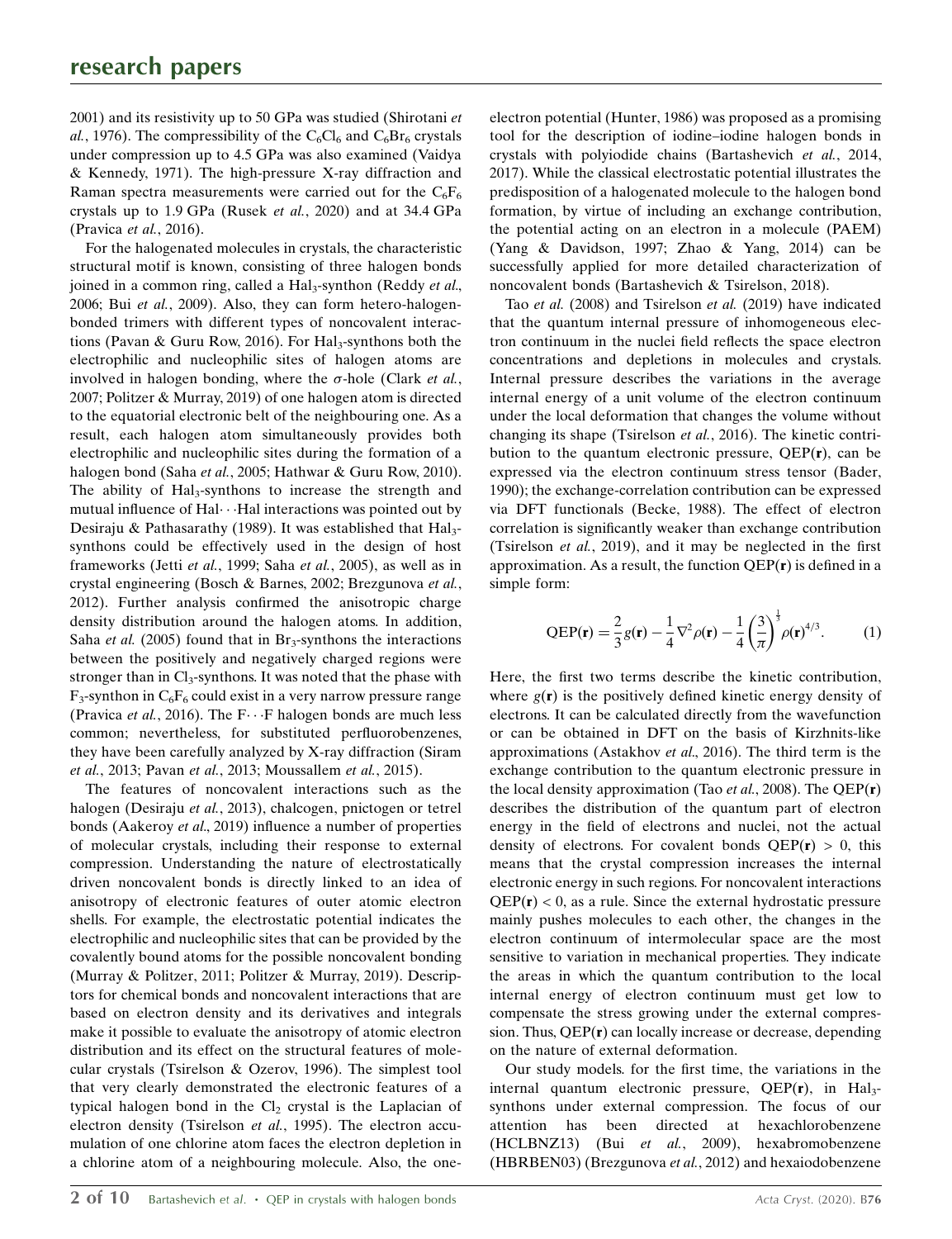## Table 1

The changes in the absolute values and relative percentage changes of quantum electronic pressure and electron density at bond critical point (bcp) and ring critical point (rcp) (a.u.) in the  $C_6Hal_6$  crystals under external compression from 0 to 20 GPa.

The averaged data for three Hal $\cdots$ Hal halogen bonds of a Hal<sub>3</sub>-synthon are shown.

| Bond or ring critical point                  | $\Delta \rho(\mathbf{r})$ (a.u.) | $\Delta \rho(\mathbf{r})$ % | $\Delta QEP(r)$ (a.u.) | $\Delta QEP(r)$ % |
|----------------------------------------------|----------------------------------|-----------------------------|------------------------|-------------------|
| $C_6Cl_6$                                    |                                  |                             |                        |                   |
| Covalent $C - Cl$ , bcp                      | 0.016                            | 7.5                         | 0.018                  | 18.9              |
| Covalent $C - C$ , bcp                       | 0.011                            | 3.5                         | 0.017                  | 7.7               |
| Halogen bond $Cl \cdots Cl$ , bcp            | 0.018                            | 373.8                       | 0.007                  | 256.6             |
| Stacking interaction $Cl \cdots Cl$ , bcp    | 0.012                            | 231.3                       | 0.005                  | 216.4             |
| $Cl_3$ -synthon, rcp                         | 0.010                            | 477.3                       | 0.006                  | 504.8             |
| Benzene ring $C_6$ , rcp                     | 0.002                            | 10.9                        | 0.002                  | 10.1              |
| $C_6Br_6$                                    |                                  |                             |                        |                   |
| Covalent $C - Br$ , bcp                      | 0.014                            | 8.5                         | 0.011                  | 18.3              |
| Covalent $C - C$ , bcp                       | 0.012                            | 3.8                         | 0.019                  | 8.6               |
| Halogen bond $Br \cdots Br$ , bcp            | 0.019                            | 317.1                       | 0.005                  | 187.0             |
| Stacking interaction $Br \cdot Br$ , bcp     | 0.014                            | 258.3                       | 0.004                  | 160.0             |
| $Br_3$ -synthon, rcp                         | 0.011                            | 403.0                       | 0.005                  | 331.4             |
| Benzene ring $C_6$ , rcp                     | 0.002                            | 12.4                        | 0.002                  | 11.6              |
| $C_6I_6$                                     |                                  |                             |                        |                   |
| Covalent $C-I$ , bcp                         | 0.013                            | 11.0                        | 0.007                  | 29.4              |
| Covalent $C - C$ , bcp                       | 0.014                            | 4.7                         | 0.022                  | 10.5              |
| Halogen bond $I \cdot \cdot \cdot I$ , bcp   | 0.020                            | 195.0                       | 0.002                  | 57.3              |
| Stacking interaction $I \cdot \cdot I$ , bcp | 0.015                            | 216.5                       | 0.002                  | 109.7             |
| $I_3$ -synthon, rcp                          | 0.012                            | 244.0                       | 0.003                  | 168.2             |
| Benzene ring $C_6$ , rcp                     | 0.003                            | 15.0                        | 0.003                  | 14.4              |

(HIBENZ11) (Ghosh et al., 2007) crystals. Among all possible crystal structures in the Cambridge Structural Database (Groom et al., 2016), we have selected those refined with the lowest R-factor. These crystals are isostructural, the first half of the hexahalobenzene molecule belongs to the asymmetric unit, and the second one is generated by the inversion centre located inside the benzene ring. We consider and compare the distributions of the quantum electronic pressure for the Hal···Hal halogen bonds and Hal···Hal stacking interaction, the covalent C—Hal and C—C bonds, as well as the centres of Hal3-synthons and benzene rings. It is important that our analysis of electronic properties for different types of bonding has been performed under external compression of 1, 5, 10 and 20 GPa simulated in the stage of geometry optimization.

# 2. Calculations

The geometrical parameters of the  $C_6Cl_6$ ,  $C_6Br_6$  and  $C_6I_6$ crystal structures were optimized under the conditions of external compression when the Hellmann–Feynman forces were equal to zero (Feynman, 1939). The Kohn–Sham method (Koch & Holthausen, 2001) and CRYSTAL17 program (Dovesi et al., 2018) were used. Calculations were carried out using basis sets 6-31 $G(d)$  (Francl et al., 1982) for the C atoms and DZVP (Godbout et al., 1992) for the Hal atoms taking into account the Grimme dispersion correction D3 (Grimme et al., 2010).

Since the electron density for the hexachlorobenzene crystal, obtained from high-precision X-ray diffraction data, was known due to the work of Bui et al. (2009), we used these data for the DFT method selection. We examined HSE06, PBE0 and B3LYP functionals for localization of equilibrium

states of the  $C_6Cl_6$  crystal. Atomic positions and unit-cell parameters were optimized. The root-mean-square (r.m.s.) deviations from experimental data comprise  $0.031 \text{ Å}, 0.033 \text{ Å},$ 0.083 Å for above-mentioned functionals, respectively. Note that the HSE06/6-31G(d)/DZVP level with Grimme D3 correction led to the relatively small r.m.s. deviations for calculated atomic coordinates after full optimization of crystallographic cells for  $C_6Br_6$  (0.036 Å) and for  $C_6I_6$  (0.053 Å). Therefore, we used the exchange-correlation functional HSE06 (Perdew et al., 1996) in all subsequent calculations in this study.

Distortion of crystal structures under the external compression was simulated with complete relaxation of atomic coordinates and unit-cell parameters, see Table S1. The following convergence parameters were used for all calculations: TOLDEG (r.m.s. on gradient) was less than 0.00001 a.u., TOLDEX (r.m.s. on estimated displacement) was less than 0.00003 a.u., TOLDEE (energy change between optimization steps threshold) was less than  $10^{-10}$  a.u., TOLINTEG (truncation criteria for bi-electronic integrals) were 14 14 14 14 24. The SHRINK parameter, which determines the number of  $k$ points in the reciprocal space in the Pack–Monkhorst scheme, at which the Kohn–Sham matrix was diagonalized, was set to 8 16. In addition, the stiffness tensors of the  $C_6Cl_6$ ,  $C_6Br_6$  and  $C_6I_6$  crystals were calculated with the ELASTCON (Perger *et* al., 2009) option for unstrained crystal structures and for structures under external compression. The Hill bulk moduli were estimated and the spatial dependences of elastic moduli were obtained using **ELATE** online tool (Gaillac et al., 2016; Gaillac & Coudert, 2016). Since the spatial dependences of linear compressibility were determined in polar coordinates, the Cartesian coordinates were recalculated into polar ones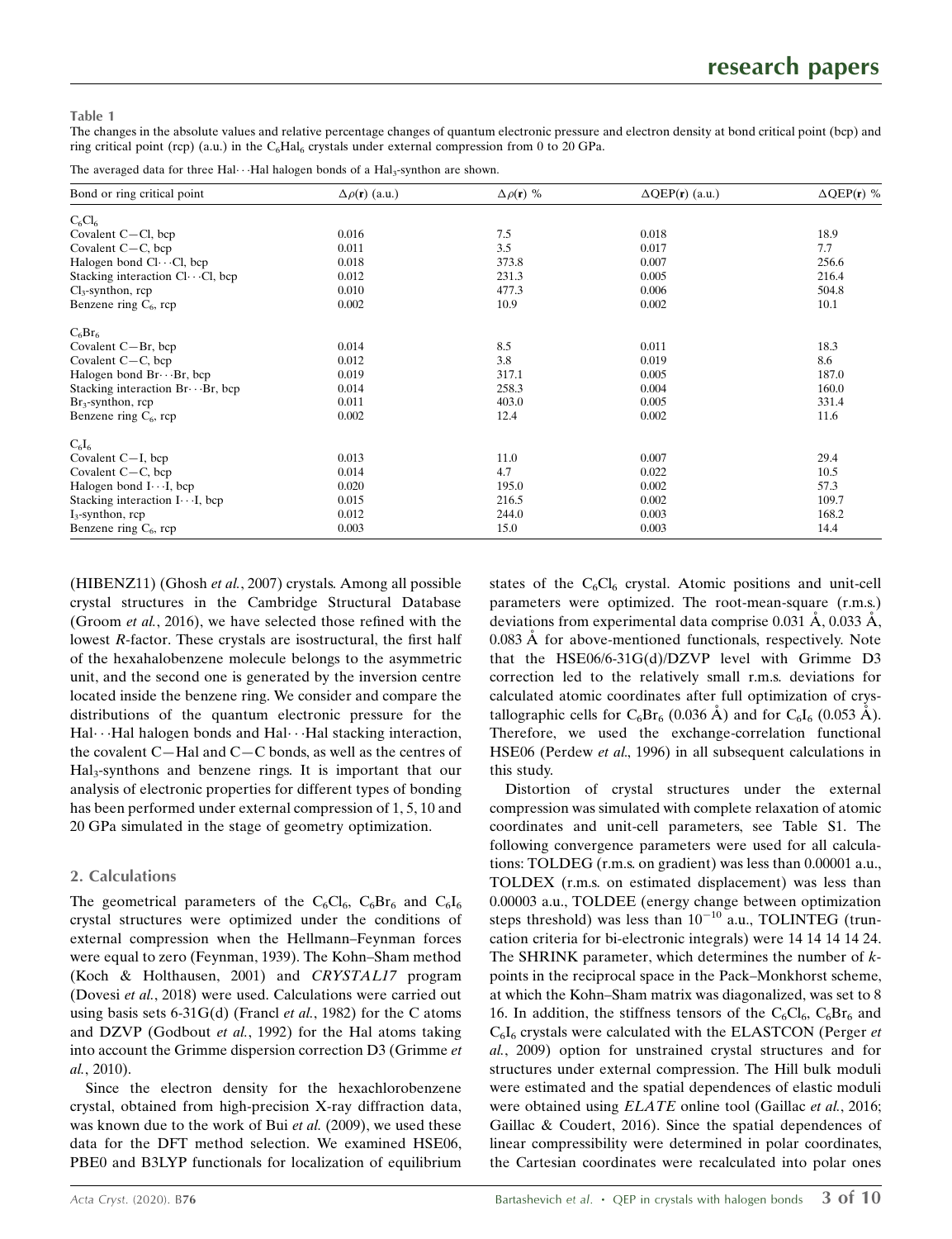for the required direction and the points on the surface of spatial dependences were determined as they carry information about compressibility in such a direction. As an alternative method for bulk moduli estimation, we used the PASCal online tool (Cliffe & Goodwin, 2012).

For the estimation of quantum electronic pressure [QEP(r), equation (1)] the distributions of electron density  $[\rho(\mathbf{r})]$ , Laplacian of electron density  $[\nabla^2 \rho(\mathbf{r})]$  and the electronic kinetic energy density  $[g(r)]$  were calculated for crystals in optimal equilibrium geometries. Quantum topological analysis (Bader, 1990, 1991) of the calculated electron density, based on the CRYSTAL17 wavefunctions, was performed using TOPOND program (Gatti, 1996; Gatti & Casassa, 2016). For all considered  $C_6Cl_6$ ,  $C_6Br_6$  and  $C_6I_6$  crystals, the values of quantum electronic pressure at the bond critical points (bcp) and ring critical points (rcp) of electron density (Bader, 1990, 1991) were analyzed by modelling the external compression at 1, 5, 10 and 20 GPa. We estimated the percentage changes in the values of electron density  $[\Delta \rho(\mathbf{r})]$  and quantum electronic pressure  $[\Delta \text{QEP}(\mathbf{r})]$  (see Table 1) as follows. Firstly, we found the difference in the  $\rho(\mathbf{r})$  or QEP(r) values at 0 GPa and at 20 GPa. Secondly, we reduced these differences to the values observed without external compression.

An alternative way of QEP(r) estimation used the experimental electron density for the  $C_6Cl_6$  crystal (Bui *et al.*, 2009). It was realized from the WinXPRO 3.4.11 program (Stash & Tsirelson, 2002; Stash & Tsirelson, 2005; Stash & Tsirelson, 2014). The electron density and its derivatives were expressed in terms of Hansen and Coppens (1978) multipole model and atomic electronic wavefunctions by Macchi & Coppens (2001). The kinetic energy density of electrons was calculated in Kirzhnits (1957) approximation and the exchange contribution to the quantum electronic pressure was obtained using the local Dirac exchange potential.

All calculations with periodic boundary conditions were performed on the TORNADO supercomputer of South Ural State University (Kostenetskiy & Semenikhina, 2018).

## 3. Results and discussion

Comparison of experimental and equilibrium geometry of the hexahalobenzene crystals showed that the halogen bonds in the non-equilateral triangle of  $\text{Hal}_3$ -synthon (Fig. 1) retained their proportions which did not greatly change even in compressed crystals. The calculated distances of the  $Cl$ ... $Cl$ and Br···Br halogen bonds are longer than the experimental values by 0.034  $\AA$ , on average, while the I $\cdots$ I halogen bond is shorter by  $0.040 \text{ Å}$ . The C-Hal covalent bond lengths are longer than the experimental values by  $0.009 \text{ Å}$ , on average. With an increase in external compression, a decrease in distances of both the halogen and covalent bonds is observed in all crystals. Among the considered crystals, the largest shortening of the halogen bond occurs in  $C_6Cl_6$  and the smallest one is in  $C_6I_6$ . For covalent bonds, the situation is opposite: the largest relative shortening is in the  $C_6I_6$  crystal (Table S2).

If we compare the electron density,  $\rho(\mathbf{r})$ , calculated in the present study using DFT wavefunctions, and the experimentally obtained  $\rho(\mathbf{r})$  function (Bui *et al.*, 2009), we shall see that for the  $C_6Cl_6$  crystal the calculated values at bcp are not much smaller than the experimental data (Table S2). With increasing external compression, the electron density at bcp of halogen bonds and Hal···Hal stacking interactions does not grow linearly, but the tendencies are similar; for the halogen bonds the values of  $\rho(\mathbf{r}_{\text{bco}})$  are greater than those for stacking interactions. The differences for the values of electron density and quantum electronic pressure in two extreme points of simulated compression, namely, 0 and 20 GPa, are listed in Table 1. It is interesting to note that the electron density enlargement under the external compression which changes from 0 up to 20 GPa, on average, is the same for all types of bonds; it is  $\Delta \rho(\mathbf{r}_{bcp}) = 0.016 \pm 0.004$  a.u. Nevertheless, the pattern of relative electron density increasing under compression looks different: for noncovalent bonds and intermolecular continuum the relative percentage change of  $\rho(\mathbf{r}_{bcp})$  is two orders higher than for covalent bonds. In general, the relative percentage change of electron density for the C—Hal covalent bonds increases in order: C—Cl < C—Br  $<$  C $-$ I, and for the Hal $\cdots$ Hal halogen bonds it falls in order:  $Cl \cdot \cdot \cdot Cl > Br \cdot \cdot \cdot Br > I \cdot \cdot \cdot I$ . The absolute values of  $\Delta \rho(\mathbf{r}_{rep})$  for Hal<sub>3</sub>-synthons are smaller, on average, than  $\Delta \rho(\mathbf{r}_{bcp})$  for halogen bonds. However, the percentage values of the change in electron density are quite large:  $244.0\%$  for I<sub>3</sub>-synthon and  $477.3\%$  for Cl<sub>3</sub>-synthon. The values of electron density at rcp of benzene rings are always higher; however, their changes under compression,  $\Delta \rho(\mathbf{r}_{\text{rcp}})$ , are much smaller and do not exceed 15% for all considered crystals. Thus, the largest changes in electron density under compression are inherent for the  $C_6Cl_6$  crystal.



Figure 1

(a) Hal<sub>3</sub>-synthon and (b) Hal $\cdots$ Hal stacking interactions (Hal = Cl, Br, I) in isostructural crystals: (c)  $C_6Cl_6$ , (d)  $C_6Br_6$ , and (e)  $C_6I_6$ .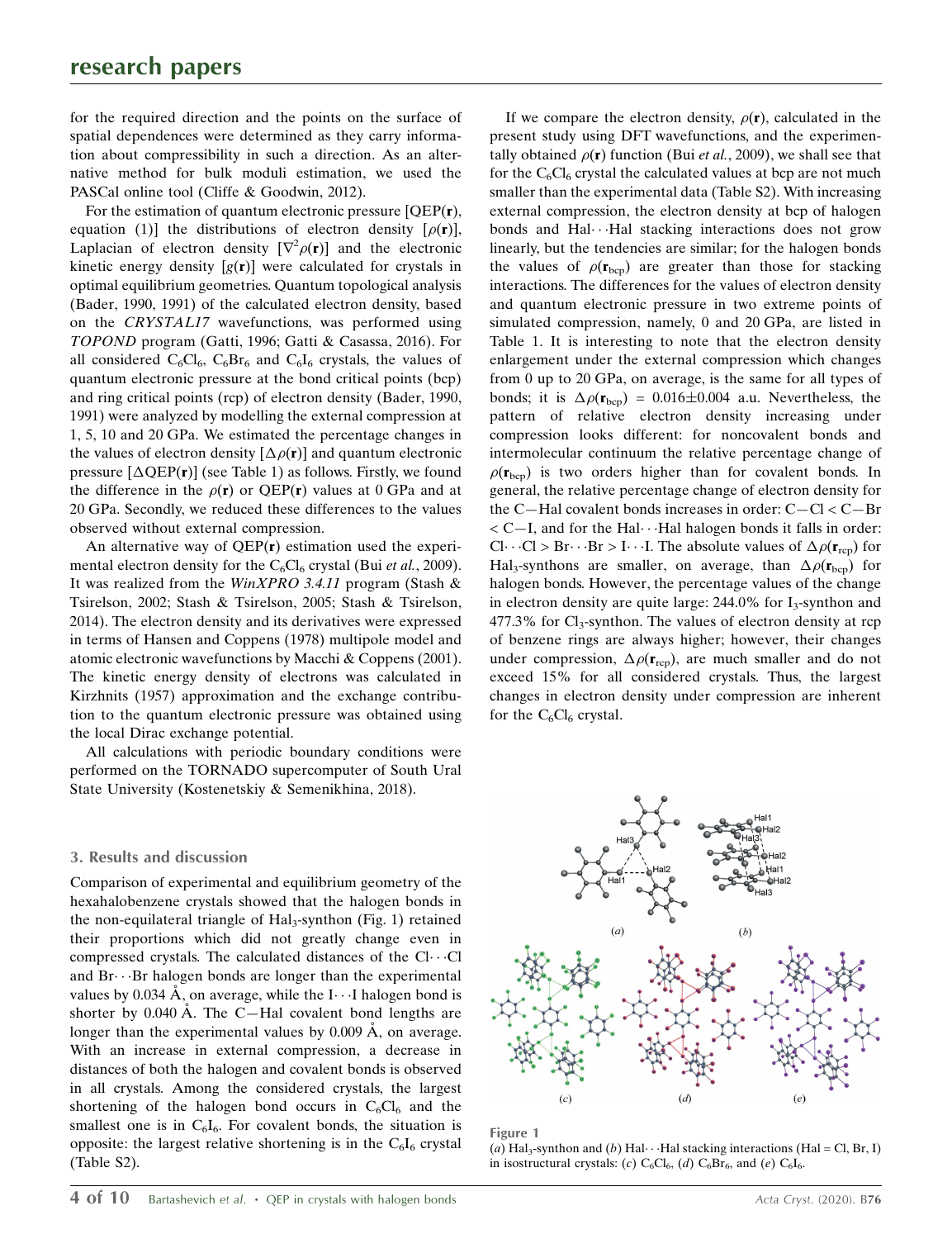

Figure 2 Maps of quantum electronic pressure for (a) Cl<sub>3</sub>-synthons, (b) Br<sub>3</sub>-synthons, (c) I<sub>3</sub>-synthons under compression of 1 GPa (top) and 20 GPa (bottom).



Figure 3

The change of quantum electronic pressure  $\Delta \text{QEP}(\mathbf{r}_{\text{bcp}})$  for (a) C-Hal covalent bonds, (b) halogen bonds and (c) van der Waals stacking interactions under external compression.

# 3.1. Quantum electronic pressure distributions

The  $QEP(r)$  distributions obtained from the experimental (Fig. S1a) and calculated electron density (Fig. S1b), using the same expression (1), are nearly identical in the interatomic space of  $Cl_3$ -synthons: most of the isolines on the maps are reproduced very well. At bcp of the Cl···Cl halogen bonds and at rcp of  $Cl_3$ -synthons, the values of  $QEP(r)$  obtained from the different source electron density, both experimental (Bui et al., 2009) and calculated in the present study, are also in good agreement (see Table S2). Thus, we have concluded that the theoretical quantum electronic pressure obtained by DFT calculations is worthy of further analysis.

Therefore, we consider  $QEP(r)$  to be a novel characteristic of changes in the crystalline continuum under external compression. Thus, we have modelled the distributions of  $QEP(r)$  in hexachlorobenzene  $(C_6Cl_6)$  hexabromobenzene  $(C_6Br_6)$  and hexaiodobenzene  $(C_6I_6)$  under external compression from 1 to 20 GPa. In general, the spatial  $OEP(r)$ 'inhomogeneity' in the intermolecular space of hexahalobenzene crystals is particularly pronounced. It mirrors different resistance to external stress of different regions such as the Hal $\cdots$ Hal stacking interactions or the halogen bonds. As a result, various structural fragments are responsible for different linear compressibility of the whole crystal. Fig. 2 illustrates the following features of  $QEP(r)$  distributions in the plane of Hal<sub>3</sub>-synthons. Covalent bonds are characterized by  $QEP(r) > 0$ . It indicates the positive quantum contribution to the local internal energy of the electron continuum as a factor preventing compression of the covalent bonds. For Hal<sub>3</sub>synthons and Hal $\cdots$ Hal halogen bonds, QEP( $\bf{r}$ ) is negative, i.e. the quantum contributions to the local internal energy compensates the growth of external compression of the elec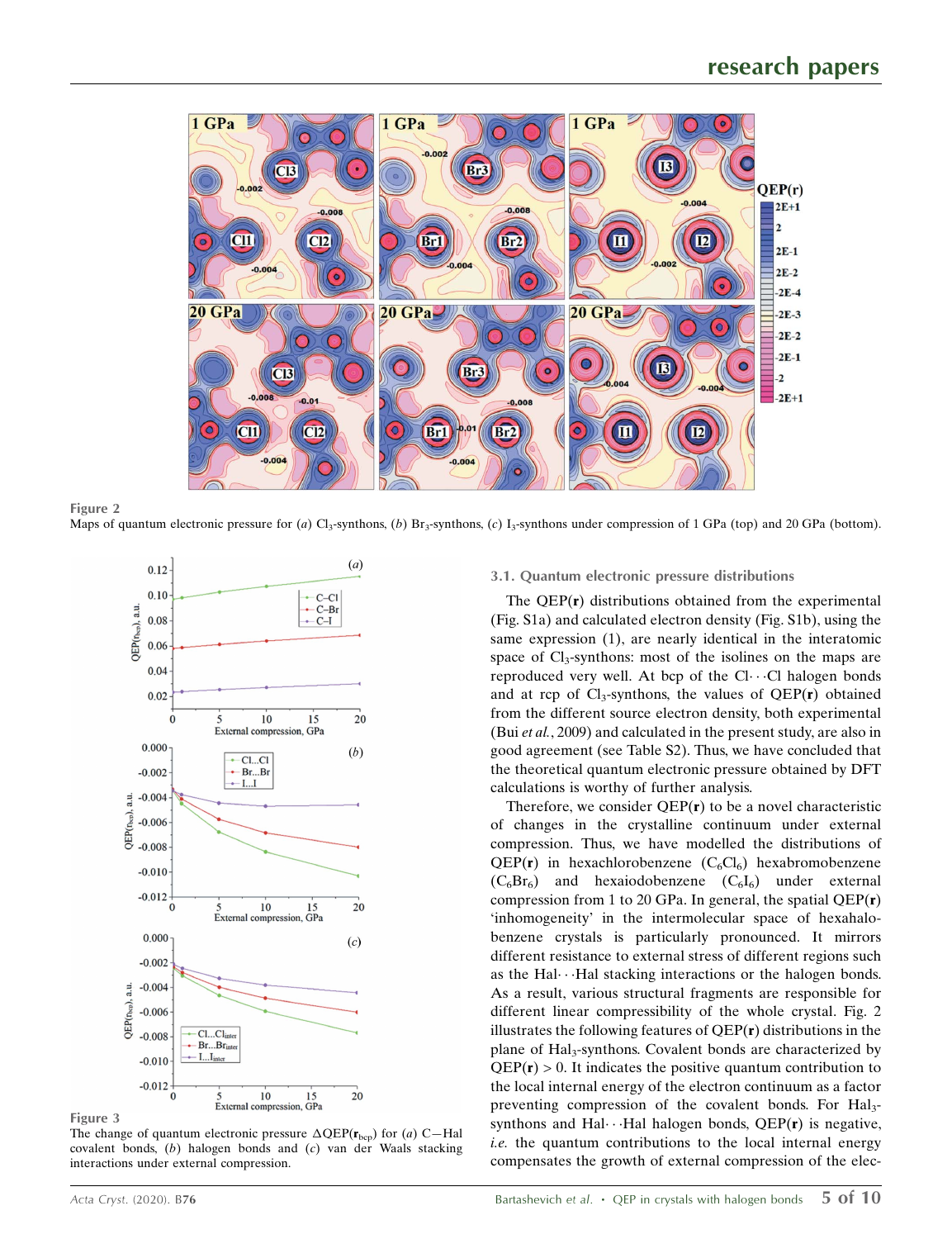tron continuum, which increases electron density as a result of shortening intermolecular distances in a crystal. Thus, the negative QEP(r) areas reveal the tendency of relative 'softness' for Hal···Hal halogen bonds and stacking interactions. In the C<sub>6</sub>Cl<sub>6</sub> crystal [Fig. 2(*a*)], the less negative QEP(**r**) values form a peak at the centre of  $Cl_3$ -synthon. Under increasing external compression, the trough in the  $\sigma$ -hole regions diminish in size and deepen, also they can be distorted in shape. For  $C_6Br_6$  the picture is not much different [Fig. 2(b)]; the separate region of the less negative values at the centre of a triangle formed by the Br $\cdots$ Br halogen bonds is hardly noticeable. The pattern of QEP( $\mathbf{r}$ ) in the C<sub>6</sub>I<sub>6</sub> crystal [Fig. 2(c)] is quite different. Under compression of 20 GPa, the trough near  $\sigma$ -holes are aligned along with decreasing negative QEP(r) values. It leads to nearly uniform distribution of QEP(r) in the whole I<sub>3</sub>-synthon. Thus, QEP(r) in the I<sub>3</sub>synthon, in contrast to  $Cl<sub>3</sub>$ - and Br<sub>3</sub>-synthons, is characterized by the absence of pronounced peaks and troughs and by more uniform distribution of  $QEP(r)$ .

As for the changes in quantum electronic pressure,  $\Delta \text{QEP}(\mathbf{r}_{\text{bcp}})$ , if the external pressure is increased to 20 GPa, we can compare the properties of the Hal···Hal noncovalent bonds in different crystals. For all Hal···Hal stacking interactions, halogen bonds and Hal<sub>3</sub>-synthons,  $QEP(r_{bcp}) < 0$  and  $QEP(\mathbf{r}_{\text{rcp}})$  < 0 [Figs. 3(*b*) and 3(*c*)]. Note that with a relatively uniform increase of electron density over the whole intermolecular space, the  $QEP(r_{bcp})$  value for stacking interactions never exceeds the  $QEP(r_{\text{bco}})$  for the strongest halogen bond (in absolute value). This observation can be interpreted as follows: shortening a halogen bond leads to a greater gain in quantum contribution to internal energy than shortening the distances between the halogen atoms that occurs when the stacking volume decreases. This is in good agreement with the nature of all compared Hal···Hal noncovalent interactions. For an electrostatically-driven halogen bond, the Hal atoms with greater anisotropy in the valence electron shells are brought together easily, while the obstacles for convergence of electronegative electron lone-pair belts are quite obvious.



#### Figure 4

(a) Directions of maximal and minimal linear compressibility in the C<sub>6</sub>Cl<sub>6</sub> crystal; the surfaces representing the spatial dependences of linear compressibility (top) and their 2D projections on the yz plane (bottom) for (b)  $C_6Cl_6$ , (c)  $C_6Br_6$  and (d)  $C_6I_6$  uncompressed crystals. Positions corresponding to the three Hal $\cdots$ Hal halogen bonds of Hal3-synthon are depicted by black dots, the Hal $\cdots$ Hal stacking interactions are shown as the red dots.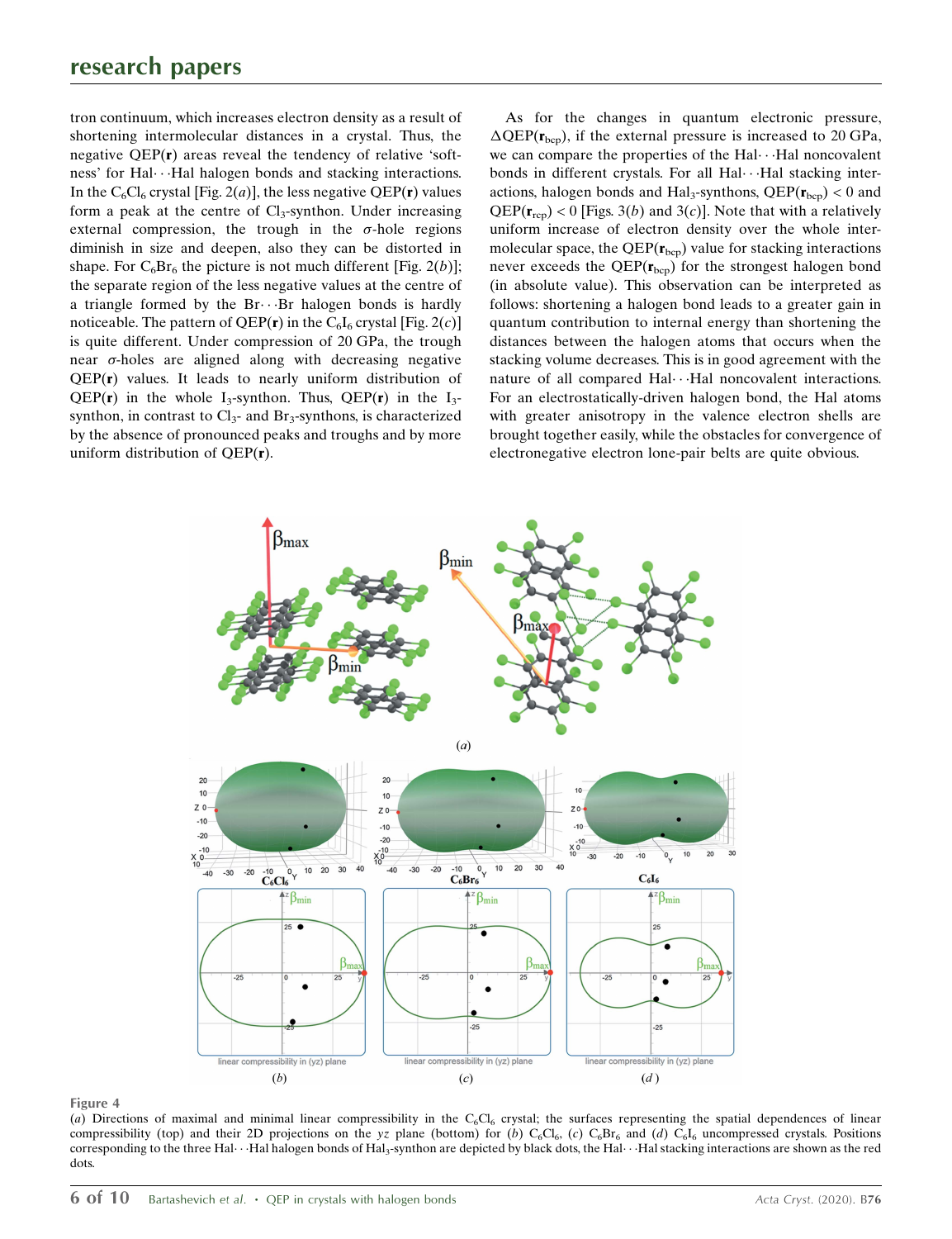Let us compare the trends of  $QEP(\mathbf{r}_{bcp})$  behaviour for the  $\text{Hal}\cdots\text{Hal}$  interactions. The QEP( $\mathbf{r}_{\text{bcp}}$ ) value changes more steeply for the halogen bonds than for the stacking interactions [Figs.  $3(b)$  and  $3(c)$ ]. The largest changes under external compression up to 20 GPa have been observed in the  $C_6Cl_6$ crystal; the relative  $\Delta \text{QEP}(\mathbf{r}_{\text{bcp}})$  values comprise, on average,  $256.6\%$  for the Cl $\cdots$ Cl halogen bonds and  $216.4\%$  for the Cl $\cdots$ Cl stacking interactions. In the C<sub>6</sub>Br<sub>6</sub> crystal relative lowering QEP( $\mathbf{r}_{\text{bcp}}$ ) for the Br $\cdots$ Br halogen bonds (187.0%) slightly exceeds such lowering for stacking interactions  $(160.0\%)$ , meanwhile the I $\cdots$ I halogen bonds show the smallest value of  $\Delta \text{QEP}(\mathbf{r}_{\text{bcp}})$ , which is only 57.3% (Table 1).

# 3.2. Linear compressibility trends

The spatial dependency of linear compressibility is the set of its values forming a surface in three-dimensional space. To compare the orientation of specific bonds with the directions of maximal or minimal compressibility of a crystal, we can determine the coordinates of a point corresponding to the projection of bond direction on the surface. Any of these points corresponds to the value of linear compressibility in the direction along which the considered bond is elongated. Using the ELATE tools (Gaillac et al., 2016; Gaillac & Coudert, 2016), we have compared the arrangements of the Hal $\cdots$ Hal halogen bonds and stacking interactions for all  $C_6\text{Hal}_6$  crystals. The three black points on the surfaces in Figs.  $4(b) - 4(d)$ denote the projections corresponding to the three Hal···Hal halogen bonds of Hal<sub>3</sub>-synthons. All three black points are located near the 'tight belt'. It means that all three  $\text{Hal}\cdots\text{Hal}$ halogen bonds of the  $Hal<sub>3</sub>$ -synthon are nearly perpendicular [Fig.  $4(a)$ ] to the direction of maximal linear compressibility,  $\beta_{\text{max}}$ , which has been determined from the spatial dependences of linear compressibility for the considered crystals. Note that the 'tightest belt' is observed for the  $C_6I_6$  crystal.

We also considered the spatial dependences of linear compressibility as 2D projections in Cartesian coordinates. The yz plane of 2D projections for  $C_6\text{Hal}_6$  crystals is the most informative [Figs.  $4(b) - 4(d)$ ]. The disposition of the informative points in this plane guarantees that Hal···Hal interactions along the stacks of hexahalobenzene rings strictly coincide with the direction of maximal linear compressibility. The location of red points on the y axis indicates this fact. The values of linear compressibility are comparable for all  $C_6\text{Hal}_6$ crystals; nevertheless, for  $C_6I_6$ , the contour of spatial dependences outlines noticeably smaller values along the  $x$  and  $y$ directions. Thus, the highest anisotropy of linear compressibility is observed for the  $C_6I_6$  crystal.

Insofar as bulk modulus represents the directionally averaged linear compressibility, it can be recommended for characterization of relative crystal resistance to external hydrostatic compression. Calculated bulk moduli for the unstrained  $C_6Cl_6$ ,  $C_6Br_6$  and  $C_6I_6$  crystals are 11.3, 12.2 and 17.3 GPa, respectively. The trends of calculated bulk moduli,  $B<sup>E</sup>$ , obtained from stiffness tensor calculations in *ELATE* (Gaillac et al., 2016; Gaillac & Coudert, 2016) and by the thirdorder Birch–Murnaghan equation in PASCal online tool

(Cliffe & Goodwin, 2012), (Table S9) are in agreement with experimentally observed data (Vaidya & Kennedy, 1971; Nakayama et al., 2000; Tateyama & Ohno, 2002). All calculated results show systematic overestimations, probably due to the fact that ab initio calculations have been carried out for 0 K ignoring the temperature effects. From the values of elastic moduli it follows that  $C_6I_6$  is the most rigid and  $C_6CI_6$  is the most compliant of all considered crystals. It is in good agreement with the fact that the  $C_6Cl_6$  crystal is soft. The possibility of plastic bending of this crystal was experimentally shown (Reddy et al., 2006; Panda et al., 2015). These observations are consistent with the trends in  $\Delta QEP(r_{\text{bcp}})$  behaviour for all types of Hal $\cdots$ Hal noncovalent bonds. In the  $\rm C_6I_6$ crystal the smallest changes in  $QEP(r_{bcp})$  values are observed; in contrast in the  $C_6Cl_6$  crystal both absolute and relative  $\Delta \text{QEP}(\mathbf{r}_{\text{bcp}})$  values are the largest.

Under the simulated external pressure of 20 GPa, the strong decrease of linear compressibility is observed in all directions of considered crystals; this change is accompanied by the decrease in the anisotropy of elastic moduli. It corresponds to our observations that the decrease in linear compressibility along the Hal···Hal stacking interactions of hexahalobenzene rings,  $\beta_{\text{max}}$ , is always greater than the decrease in  $\beta_{\text{min}}$ , related to the deformation of Hal<sub>3</sub>-synthons.

Thus, on the basis of the calculated linear compressibility and quantum electronic pressure for the halogen bonds, we have concluded that Hal<sub>3</sub>-synthons, built from the 'soft' halogen bonds, create the 'stiff framework' in the hexahalobenzene crystals. The rigidity of Hal<sub>3</sub>-synthons increases in the order  $C_6Cl_6 < C_6Br_6 < C_6I_6$ .

# 3.3. Quantum electronic pressure 'overfall' in  $\text{Hal}_3$ -synthons

For the centre of Hal<sub>3</sub>-synthons in uncompressed crystals, the deepest negative value of  $QEP(\mathbf{r}_{\text{rcp}})$  is observed for  $I_3$ synthon; for  $Cl_3$ -synthon, QEP( $\mathbf{r}_{\text{rep}}$ ) is closer to zero. Nevertheless, under increasing external compression, the  $QEP(\mathbf{r}_{\text{rcp}})$ values become more negative in series  $C_6Cl_6 > C_6Br_6 > C_6I_6$ ; near the point of 5 GPa, the intersection of the trends ' $QEP(r_{\text{rcp}})$  versus external pressure' is observed for all Hal<sub>3</sub>synthons [Fig.  $5(a)$ ]. As a result, under 20 GPa the largest negative value of  $QEP(\mathbf{r}_{\text{rcp}})$  is in the  $C_6Cl_6$  crystal, *i.e.* the sharpest  $QEP(\mathbf{r}_{\text{rcp}})$  change takes place in  $Cl_3$ -synthon. For the centres of benzene rings, the trends are not much different from each other, although the  $QEP(\mathbf{r}_{rep})$  values vary. Thus, in the compressed  $C_6Cl_6$ ,  $C_6Br_6$  and  $C_6I_6$  crystals the QEP(r) distributions inside Hal<sub>3</sub>-synthons are significantly different from each other in comparison to Hal<sub>3</sub>-synthons in the crystals under normal conditions.

It is interesting to compare the features of non-uniformity of electron continuum inside a Hal<sub>3</sub>-synthon and its variations in the hexahalobenzene crystals. So we have analyzed the quantum electronic pressure 'overfall' in the plane of the Hal<sub>3</sub>synthon, *i.e.*  $\Delta$  between QEP( $\mathbf{r}_{\text{rcp}}$ ) at the centre of Hal<sub>3</sub>synthon and  $QEP(r_{bcp})$  for the strongest halogen bond  $( \Delta \text{Hal}_3 )$  (Table S10). Among the uncompressed crystals (0 GPa), the largest value of  $\Delta \text{Hal}_3$  is observed in the C<sub>6</sub>Cl<sub>6</sub>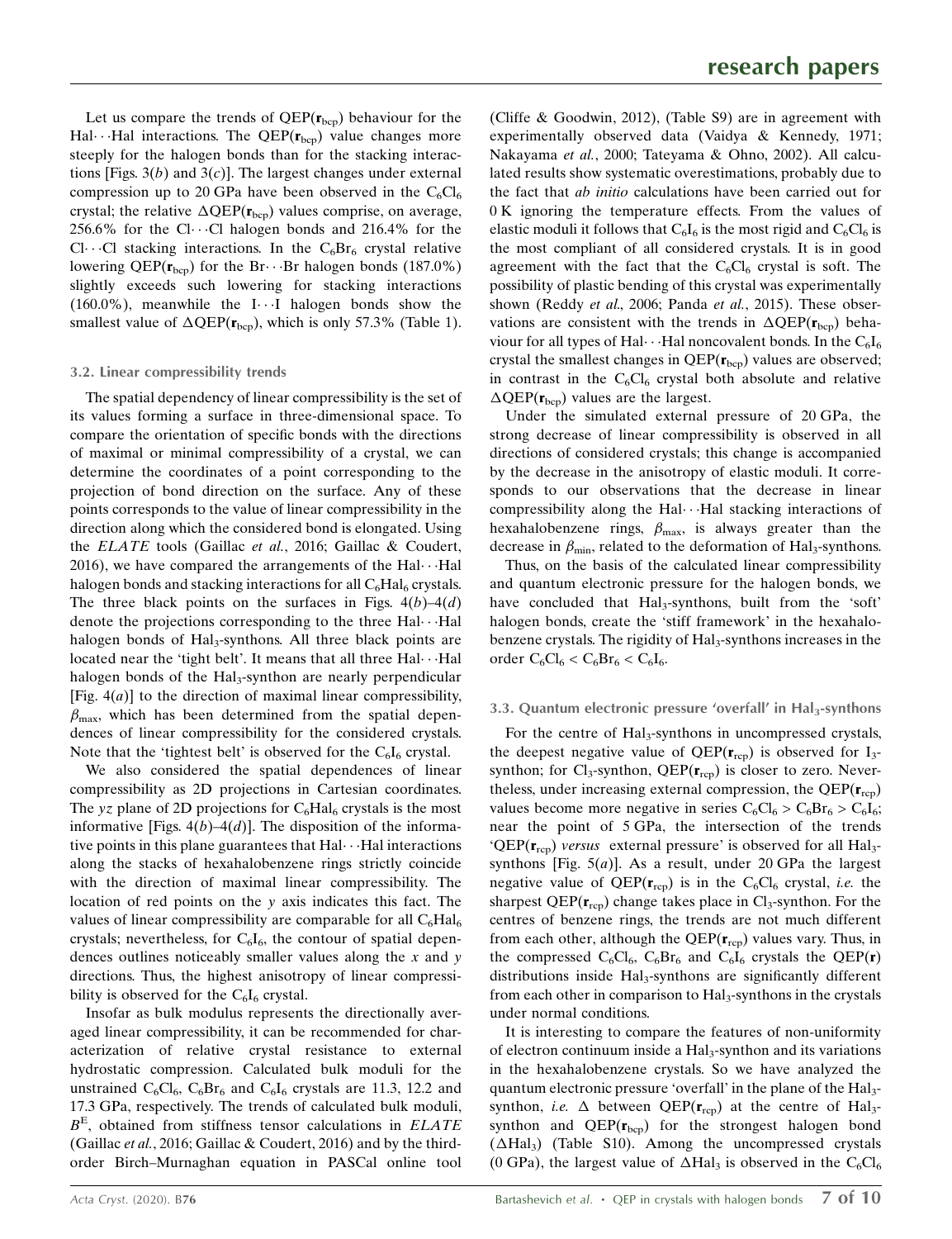

Figure 5

(a) The changes in quantum electronic pressure for Hal<sub>3</sub>-synthon; (b)  $\Delta$ of quantum electronic pressure between the centres of Hal<sub>3</sub>-synthons and the strongest halogen bond.

crystal, and the smallest one is in  $C_6I_6$  [Fig. 5(b)]. In the  $C_6Cl_6$ and  $C_6Br_6$  crystals, the quantum contribution to internal electronic energy, despite the halogen bonds shortening, is always higher than such a gain achieved at the centre of Hal<sub>3</sub>synthon. We can speculate that the rigidity of  $Cl_3$ -synthon is not provided only by the properties of the  $Cl \cdots Cl$  halogen bonds. Its compressibility is held back by the QEP(r) at the centre of  $Cl_3$ -synthon. The maximum of  $\Delta \text{Hal}_3$  is inherent for the hexahalobenzene crystals at different values of the external compression. In the  $C_6Cl_6$  crystal,  $\Delta Cl_3$  increases rapidly and reaches the maximum near 10 GPa. In  $Br_3$ synthon, the change of  $\Delta Br_3$  is less pronounced, and the maximum of  $\Delta Br_3$  is observed closer to external pressure of 5 GPa. It is important to note, that in the  $C_6I_6$  crystal the behaviour of QEP(r) is substantially distinct:  $\Delta I_3$  always decreases, and under 15–20 GPa, the absolute value of  $QEP(r_{\rm rco})$  at the centre of I<sub>3</sub>-synthon exceeds  $QEP(r_{\rm bco})$  at the I $\cdots$ I halogen bond. It means that in the  $C_6I_6$  crystal at the high external pressure the centre of  $I_3$ -synthon does not directly influence the resistance to external compression of such a fragment. The compression is held back by the properties of I---I noncovalent interactions, and such properties are detected by the function of quantum electronic pressure,  $QEP(r)$ .

## 4. Conclusion

The mechanical stress distribution in the crystal under external hydrostatic pressure is nonuniform. Analysis of quantum electronic pressure, QEP(r), allows one to understand how the quantum effects reinforce the compressive strength for covalent bonds and how they counterbalance the growing stress for relatively 'soft' regions of intermolecular space. The negative quantum electronic pressure that is observed for halogen bonds and stacking interactions of halogen atoms locally decreases the internal stress caused by external compression when electron density increases.

The analysis of quantum electronic pressure under simulated hydrostatic compression was carried out for three isostructural organic crystals: hexachlorobenzene  $(C_6Cl_6)$ , hexabromobenzene ( $C_6Br_6$ ) and hexaiodobenzene ( $C_6I_6$ ). The increase of electron density under the external compression from 0 to 20 GPa is approximately the same for all types of covalent and noncovalent bonds in all considered crystals. Nevertheless, the relative percentage of the electron density increase is two orders higher for noncovalent bonds than that for covalent bonds.

Under simulated external compression, the values of  $\Delta \text{QEP}(\mathbf{r}_{\text{bcp}})$  show significant contrast for different types of bonds. For covalent bonds the positive  $QEP(r)$  values increase in order  $C-I < C-Br < C-CI$ . Thus, the quantum effects maximize the stiffness of covalent bonds in the  $C_6Cl_6$  crystal. For all noncovalent interactions the negative QEP(r) value decreases in order  $Cl \cdot \cdot \cdot Cl > Br \cdot \cdot \cdot Br > I \cdot \cdot \cdot I$ , becoming even more negative when the external compression grows. This means that the quantum contribution reduces the local internal electronic energy in the intermolecular space to compensate the stress under the crystal deformation. The maximal relative change under compression is observed for the Cl···Cl halogen bond, meanwhile the I···I halogen bonds show the smallest value of  $\Delta QEP(r_{bcp})$ . This is in good agreement with the calculated values of bulk moduli, increased in order  $C_6Cl_6 < C_6Br_6 < C_6I_6$ , and with experimentally observed plastic bending of the  $C_6Cl_6$  crystal. Comparing the spatial QEP $(r)$  'non-uniformity' in Hal<sub>3</sub>synthons, we have observed that the behaviour of  $I_3$ -synthon is distinguished from that in the rest of crystals considered. The calculated linear compressibility of the crystals has convinced us that the 'softest' halogen bonds create the 'stiffest framework' in the hexahalobenzene crystals, if they are assembled in Hal3-synthons. Finally, we note that quantum electronic pressure is a relevant and informative tool for characterization of the electron continuum features in molecular crystals and for observation of their anisotropy changing under external compression.

# Funding information

Funding for this research was provided by: Russian Foundation for Basic Research (grant No. 20-03-00240); Ministry of Science and Higher Education of Russian Federation (grant No. 02.A03.21.0011, Act 211).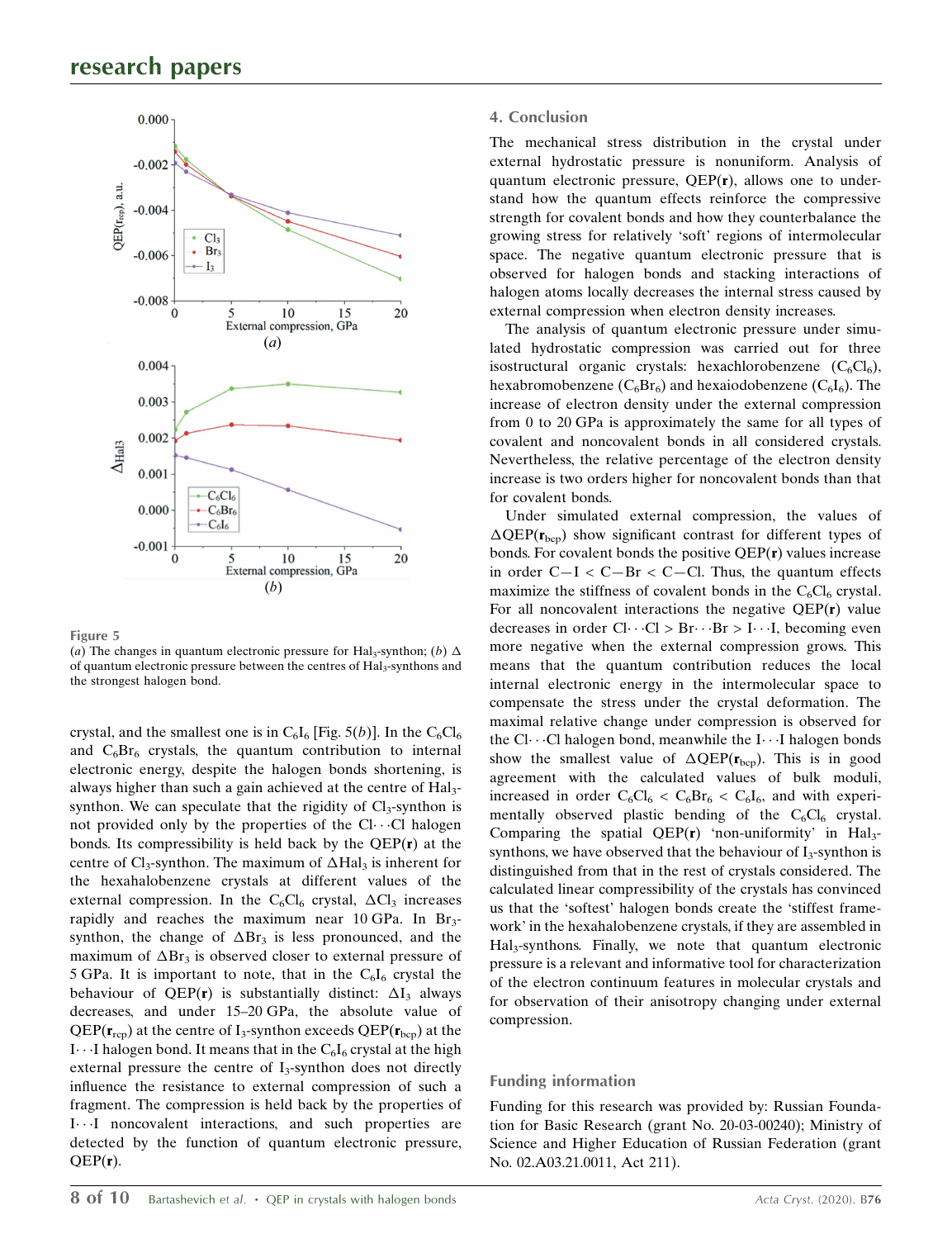References

- [Aakeroy, C. B., Bryce, D. L., Desiraju, G. R., Frontera, A., Legon,](http://scripts.iucr.org/cgi-bin/cr.cgi?rm=pdfbb&cnor=xk5070&bbid=BB1) [A. C., Nicotra, F., Rissanen, K., Scheiner, S., Terraneo, G.,](http://scripts.iucr.org/cgi-bin/cr.cgi?rm=pdfbb&cnor=xk5070&bbid=BB1) [Metrangolo, P. & Resnati, G. \(2019\).](http://scripts.iucr.org/cgi-bin/cr.cgi?rm=pdfbb&cnor=xk5070&bbid=BB1) Pure Appl. Chem. 91, 1889– [1892.](http://scripts.iucr.org/cgi-bin/cr.cgi?rm=pdfbb&cnor=xk5070&bbid=BB1)
- [Arkhipov, S. G., Losev, E. A., Nguyen, T. T., Rychkov, D. A. &](http://scripts.iucr.org/cgi-bin/cr.cgi?rm=pdfbb&cnor=xk5070&bbid=BB2) [Boldyreva, E. V. \(2019\).](http://scripts.iucr.org/cgi-bin/cr.cgi?rm=pdfbb&cnor=xk5070&bbid=BB2) Acta Cryst. B75, 143–151.
- [Astakhov, A. A., Stash, A. I. & Tsirelson, V. G. \(2016\).](http://scripts.iucr.org/cgi-bin/cr.cgi?rm=pdfbb&cnor=xk5070&bbid=BB3) Int. J. [Quantum Chem.](http://scripts.iucr.org/cgi-bin/cr.cgi?rm=pdfbb&cnor=xk5070&bbid=BB3) 116, 237–246.
- Bader, R. F. W. (1990). [Atoms in Molecules: A Quantum Theory](http://scripts.iucr.org/cgi-bin/cr.cgi?rm=pdfbb&cnor=xk5070&bbid=BB4), pp. [1–438. Oxford: Clarendon Press.](http://scripts.iucr.org/cgi-bin/cr.cgi?rm=pdfbb&cnor=xk5070&bbid=BB4)
- [Bader, R. F. W. \(1991\).](http://scripts.iucr.org/cgi-bin/cr.cgi?rm=pdfbb&cnor=xk5070&bbid=BB5) Chem. Rev. 91, 893–928.
- [Bag, P. P., Chen, M., Sun, C. C. & Reddy, C. M. \(2012\).](http://scripts.iucr.org/cgi-bin/cr.cgi?rm=pdfbb&cnor=xk5070&bbid=BB6) [CrystEngComm](http://scripts.iucr.org/cgi-bin/cr.cgi?rm=pdfbb&cnor=xk5070&bbid=BB6), 14, 3865–3867.
- [Bartashevich, E. V. & Tsirelson, V. G. \(2018\).](http://scripts.iucr.org/cgi-bin/cr.cgi?rm=pdfbb&cnor=xk5070&bbid=BB7) J. Comput. Chem. 39, [573–580.](http://scripts.iucr.org/cgi-bin/cr.cgi?rm=pdfbb&cnor=xk5070&bbid=BB7)
- [Bartashevich, E., Yushina, I., Kropotina, K., Muhitdinova, S. &](http://scripts.iucr.org/cgi-bin/cr.cgi?rm=pdfbb&cnor=xk5070&bbid=BB8) [Tsirelson, V. \(2017\).](http://scripts.iucr.org/cgi-bin/cr.cgi?rm=pdfbb&cnor=xk5070&bbid=BB8) Acta Cryst. B73, 217–226.
- [Bartashevich, E. V., Yushina, I. D., Stash, A. I. & Tsirelson, V. G.](http://scripts.iucr.org/cgi-bin/cr.cgi?rm=pdfbb&cnor=xk5070&bbid=BB9) (2014). [Cryst. Growth Des.](http://scripts.iucr.org/cgi-bin/cr.cgi?rm=pdfbb&cnor=xk5070&bbid=BB9) 14, 5674–5684.
- [Becke, A. D. \(1988\).](http://scripts.iucr.org/cgi-bin/cr.cgi?rm=pdfbb&cnor=xk5070&bbid=BB10) Phys. Rev. A, 38, 3098–3100.
- [Bosch, E. & Barnes, C. L. \(2002\).](http://scripts.iucr.org/cgi-bin/cr.cgi?rm=pdfbb&cnor=xk5070&bbid=BB11) Cryst. Growth Des. 2, 299–302.
- Brezgunova, M. E., Aubert, E., Dahaoui, S., Fertey, P., Lebègue, S., Jelsch, C., Ángyán, J. G. & Espinosa, E. (2012). Cryst. Growth Des. 12[, 5373–5386.](http://scripts.iucr.org/cgi-bin/cr.cgi?rm=pdfbb&cnor=xk5070&bbid=BB12)
- [Bui, T. T. T., Dahaoui, S., Lecomte, C., Desiraju, G. R. & Espinosa, E.](http://scripts.iucr.org/cgi-bin/cr.cgi?rm=pdfbb&cnor=xk5070&bbid=BB13) (2009). [Angew. Chem. Int. Ed.](http://scripts.iucr.org/cgi-bin/cr.cgi?rm=pdfbb&cnor=xk5070&bbid=BB13) 48, 3838–3841.
- [Casati, N., Genoni, A., Meyer, B., Krawczuk, A. & Macchi, P. \(2017\).](http://scripts.iucr.org/cgi-bin/cr.cgi?rm=pdfbb&cnor=xk5070&bbid=BB14) [Acta Cryst.](http://scripts.iucr.org/cgi-bin/cr.cgi?rm=pdfbb&cnor=xk5070&bbid=BB14) B73, 584–597.
- [Clark, T., Hennemann, M., Murray, J. S. & Politzer, P. \(2007\).](http://scripts.iucr.org/cgi-bin/cr.cgi?rm=pdfbb&cnor=xk5070&bbid=BB15) J. Mol. Model. 13[, 291–296.](http://scripts.iucr.org/cgi-bin/cr.cgi?rm=pdfbb&cnor=xk5070&bbid=BB15)
- [Cliffe, M. J. & Goodwin, A. L. \(2012\).](http://scripts.iucr.org/cgi-bin/cr.cgi?rm=pdfbb&cnor=xk5070&bbid=BB16) J. Appl. Cryst. 45, 1321–1329.
- Colmenero, F. (2019a). [Phys. Chem. Chem. Phys.](http://scripts.iucr.org/cgi-bin/cr.cgi?rm=pdfbb&cnor=xk5070&bbid=BB17) 21, 2673–2690.
- [Colmenero, F. \(2019](http://scripts.iucr.org/cgi-bin/cr.cgi?rm=pdfbb&cnor=xk5070&bbid=BB18)b). Mater. Res. Expr. 6, 045610.
- [Coudert, F.-X. & Fuchs, A. H. \(2016\).](http://scripts.iucr.org/cgi-bin/cr.cgi?rm=pdfbb&cnor=xk5070&bbid=BB19) Coord. Chem. Rev. 307, 211– [236.](http://scripts.iucr.org/cgi-bin/cr.cgi?rm=pdfbb&cnor=xk5070&bbid=BB19)
- [Desiraju, G. R., Ho, P. S., Kloo, L., Legon, A. C., Marquardt, R.,](http://scripts.iucr.org/cgi-bin/cr.cgi?rm=pdfbb&cnor=xk5070&bbid=BB20) [Metrangolo, P., Politzer, P., Resnati, G. & Rissanen, K. \(2013\).](http://scripts.iucr.org/cgi-bin/cr.cgi?rm=pdfbb&cnor=xk5070&bbid=BB20) Pure [Appl. Chem.](http://scripts.iucr.org/cgi-bin/cr.cgi?rm=pdfbb&cnor=xk5070&bbid=BB20) 85, 1711–1713.
- [Desiraju, G. R. & Parthasarathy, R. \(1989\).](http://scripts.iucr.org/cgi-bin/cr.cgi?rm=pdfbb&cnor=xk5070&bbid=BB21) J. Am. Chem. Soc. 111, [8725–8726.](http://scripts.iucr.org/cgi-bin/cr.cgi?rm=pdfbb&cnor=xk5070&bbid=BB21)
- [Dovesi, R., Erba, A., Orlando, R., Zicovich-Wilson, C. M., Civalleri,](http://scripts.iucr.org/cgi-bin/cr.cgi?rm=pdfbb&cnor=xk5070&bbid=BB22) B., Maschio, L., Rérat, M., Casassa, S., Baima, J., Salustro, S. & Kirtman, B. (2018). [WIREs Comput. Mol. Sci.](http://scripts.iucr.org/cgi-bin/cr.cgi?rm=pdfbb&cnor=xk5070&bbid=BB22) 8, e1360.
- [Feng, G., Jiang, X., Wei, W., Gong, P., Kang, L., Li, Z., Li, Y., Li, X.,](http://scripts.iucr.org/cgi-bin/cr.cgi?rm=pdfbb&cnor=xk5070&bbid=BB23) [Wu, X., Lin, Z., Li, W. & Lu, P. \(2016\).](http://scripts.iucr.org/cgi-bin/cr.cgi?rm=pdfbb&cnor=xk5070&bbid=BB23) Dalton Trans. 45, 4303– [4308.](http://scripts.iucr.org/cgi-bin/cr.cgi?rm=pdfbb&cnor=xk5070&bbid=BB23)
- [Feynman, R. P. \(1939\).](http://scripts.iucr.org/cgi-bin/cr.cgi?rm=pdfbb&cnor=xk5070&bbid=BB24) Phys. Rev. 56, 340–343.
- [Francl, M. M., Pietro, W. J., Hehre, W. J., Binkley, J. S., Gordon, M. S.,](http://scripts.iucr.org/cgi-bin/cr.cgi?rm=pdfbb&cnor=xk5070&bbid=BB25) [DeFrees, D. J. & Pople, J. A. \(1982\).](http://scripts.iucr.org/cgi-bin/cr.cgi?rm=pdfbb&cnor=xk5070&bbid=BB25) J. Chem. Phys. 77, 3654– [3665.](http://scripts.iucr.org/cgi-bin/cr.cgi?rm=pdfbb&cnor=xk5070&bbid=BB25)
- [Gaillac, R. & Coudert, F.-X. \(2016\).](http://scripts.iucr.org/cgi-bin/cr.cgi?rm=pdfbb&cnor=xk5070&bbid=BB26) ELATE: Elastic Tensor Analysis, [http://progs.coudert.name/elate.](http://scripts.iucr.org/cgi-bin/cr.cgi?rm=pdfbb&cnor=xk5070&bbid=BB26)
- [Gaillac, R., Pullumbi, P. & Coudert, F.-X. \(2016\).](http://scripts.iucr.org/cgi-bin/cr.cgi?rm=pdfbb&cnor=xk5070&bbid=BB27) J. Phys. Condens. Matter, 28[, 275201.](http://scripts.iucr.org/cgi-bin/cr.cgi?rm=pdfbb&cnor=xk5070&bbid=BB27)
- [Gatti, C. \(1996\).](http://scripts.iucr.org/cgi-bin/cr.cgi?rm=pdfbb&cnor=xk5070&bbid=BB28) Acta Cryst. A52, C555-C556.
- [Gatti, C. & Casassa, S. \(2016\).](http://scripts.iucr.org/cgi-bin/cr.cgi?rm=pdfbb&cnor=xk5070&bbid=BB29) TOPOND14 User's Manual. CNR-[ISTM, Milan, Italy.](http://scripts.iucr.org/cgi-bin/cr.cgi?rm=pdfbb&cnor=xk5070&bbid=BB29)
- [Ghosh, S., Reddy, C. M. & Desiraju, G. R. \(2007\).](http://scripts.iucr.org/cgi-bin/cr.cgi?rm=pdfbb&cnor=xk5070&bbid=BB30) Acta Cryst. E63, [o910–o911.](http://scripts.iucr.org/cgi-bin/cr.cgi?rm=pdfbb&cnor=xk5070&bbid=BB30)
- [Giordano, N., Afanasjevs, S., Beavers, C. M., Hobday, C. L., Kamenev,](http://scripts.iucr.org/cgi-bin/cr.cgi?rm=pdfbb&cnor=xk5070&bbid=BB31) [K. V., O'Bannon, E. F., Ruiz-Fuertes, J., Teat, S. J., Valiente, R. &](http://scripts.iucr.org/cgi-bin/cr.cgi?rm=pdfbb&cnor=xk5070&bbid=BB31) [Parsons, S. \(2019\).](http://scripts.iucr.org/cgi-bin/cr.cgi?rm=pdfbb&cnor=xk5070&bbid=BB31) Molecules, 24, 2018.
- [Godbout, N., Salahub, D. R., Andzelm, J. & Wimmer, E. \(1992\).](http://scripts.iucr.org/cgi-bin/cr.cgi?rm=pdfbb&cnor=xk5070&bbid=BB32) Can. J. Chem. 70[, 560–571.](http://scripts.iucr.org/cgi-bin/cr.cgi?rm=pdfbb&cnor=xk5070&bbid=BB32)
- [Grimme, S., Antony, J., Ehrlich, S. & Krieg, H. \(2010\).](http://scripts.iucr.org/cgi-bin/cr.cgi?rm=pdfbb&cnor=xk5070&bbid=BB33) J. Chem. Phys. 132[, 154104.](http://scripts.iucr.org/cgi-bin/cr.cgi?rm=pdfbb&cnor=xk5070&bbid=BB33)
- [Groom, C. R., Bruno, I. J., Lightfoot, M. P. & Ward, S. C. \(2016\).](http://scripts.iucr.org/cgi-bin/cr.cgi?rm=pdfbb&cnor=xk5070&bbid=BB34) Acta Cryst. B72[, 171–179.](http://scripts.iucr.org/cgi-bin/cr.cgi?rm=pdfbb&cnor=xk5070&bbid=BB34)
- [Hansen, N. K. & Coppens, P. \(1978\).](http://scripts.iucr.org/cgi-bin/cr.cgi?rm=pdfbb&cnor=xk5070&bbid=BB35) Acta Cryst. A34, 909–921.
- [Hathwar, V. R. & Guru Row, T. N. \(2010\).](http://scripts.iucr.org/cgi-bin/cr.cgi?rm=pdfbb&cnor=xk5070&bbid=BB36) J. Phys. Chem. A, 114, [13434–13441.](http://scripts.iucr.org/cgi-bin/cr.cgi?rm=pdfbb&cnor=xk5070&bbid=BB36)
- Hunter, G. (1986). [Int. J. Quantum Chem.](http://scripts.iucr.org/cgi-bin/cr.cgi?rm=pdfbb&cnor=xk5070&bbid=BB37) 29, 197–204.
- [Iwasaki, E., Shimizu, K., Amaya, K., Nakayama, A., Aoki, K. &](http://scripts.iucr.org/cgi-bin/cr.cgi?rm=pdfbb&cnor=xk5070&bbid=BB38) Carlón, R. P. (2001). Synth. Met. 120, 1003-1004.
- [Jetti, R. K. R., Xue, F., Mak, T. C. W. & Nangia, A. \(1999\).](http://scripts.iucr.org/cgi-bin/cr.cgi?rm=pdfbb&cnor=xk5070&bbid=BB39) Cryst. Eng. 2[, 215–224.](http://scripts.iucr.org/cgi-bin/cr.cgi?rm=pdfbb&cnor=xk5070&bbid=BB39)
- [Kirzhnits, D. A. \(1957\).](http://scripts.iucr.org/cgi-bin/cr.cgi?rm=pdfbb&cnor=xk5070&bbid=BB40) Sov. Phys. JETR, 5, 64–71.
- [Koch, W. & Holthausen, M. C. \(2001\).](http://scripts.iucr.org/cgi-bin/cr.cgi?rm=pdfbb&cnor=xk5070&bbid=BB41) In A Chemist's Guide to Density Functional Theory[, Wiley-VCH Verlag GmbH & Co.](http://scripts.iucr.org/cgi-bin/cr.cgi?rm=pdfbb&cnor=xk5070&bbid=BB41) [KGaA, Weinheim, Germany.](http://scripts.iucr.org/cgi-bin/cr.cgi?rm=pdfbb&cnor=xk5070&bbid=BB41)
- [Kostenetskiy, P. & Semenikhina, P. \(2018\).](http://scripts.iucr.org/cgi-bin/cr.cgi?rm=pdfbb&cnor=xk5070&bbid=BB42) SUSU Supercomputer [Resources for Industry and Fundamendal Science.](http://scripts.iucr.org/cgi-bin/cr.cgi?rm=pdfbb&cnor=xk5070&bbid=BB42) 2018 Global [Smart Industry Conference \(GloSIC\), IEEE.](http://scripts.iucr.org/cgi-bin/cr.cgi?rm=pdfbb&cnor=xk5070&bbid=BB42)
- [Lin, H., Chen, J.-F., Cui, Y.-M., Zhang, Z.-J., Yang, D.-D., Zhu, S.-G. &](http://scripts.iucr.org/cgi-bin/cr.cgi?rm=pdfbb&cnor=xk5070&bbid=BB43) Li, H.-Z. (2017). [J. Energetic Mater.](http://scripts.iucr.org/cgi-bin/cr.cgi?rm=pdfbb&cnor=xk5070&bbid=BB43) 35, 157–171.
- [Macchi, P. & Coppens, P. \(2001\).](http://scripts.iucr.org/cgi-bin/cr.cgi?rm=pdfbb&cnor=xk5070&bbid=BB44) Acta Cryst. A57, 656–662.
- [Matveychuk, Y. V., Bartashevich, E. V. & Tsirelson, V. G. \(2018\).](http://scripts.iucr.org/cgi-bin/cr.cgi?rm=pdfbb&cnor=xk5070&bbid=BB45) [Cryst. Growth Des.](http://scripts.iucr.org/cgi-bin/cr.cgi?rm=pdfbb&cnor=xk5070&bbid=BB45) 18, 3366–3375.
- [Mishra, A. K., Murli, C., Pandey, K. K., Sakuntala, T., Poswal, H. K. &](http://scripts.iucr.org/cgi-bin/cr.cgi?rm=pdfbb&cnor=xk5070&bbid=BB46) [Verma, A. K. \(2020\).](http://scripts.iucr.org/cgi-bin/cr.cgi?rm=pdfbb&cnor=xk5070&bbid=BB46) J. Phys. Chem. B, 124, 373–379.
- [Mishra, M. K., Ghalsasi, P., Deo, M. N., Bhatt, H., Poswal, H. K.,](http://scripts.iucr.org/cgi-bin/cr.cgi?rm=pdfbb&cnor=xk5070&bbid=BB47) [Ghosh, S. & Ganguly, S. \(2017\).](http://scripts.iucr.org/cgi-bin/cr.cgi?rm=pdfbb&cnor=xk5070&bbid=BB47) CrystEngComm, 19, 7083–7087.
- Moussallem, C., Allain, M., Mallet, C., Gohier, F. & Frère, P. (2015). J. [Fluor. Chem.](http://scripts.iucr.org/cgi-bin/cr.cgi?rm=pdfbb&cnor=xk5070&bbid=BB48) 178, 34–39.
- [Murray, J. S. & Politzer, P. \(2011\).](http://scripts.iucr.org/cgi-bin/cr.cgi?rm=pdfbb&cnor=xk5070&bbid=BB49) WIREs Comput. Mol. Sci. 1, 153– [163.](http://scripts.iucr.org/cgi-bin/cr.cgi?rm=pdfbb&cnor=xk5070&bbid=BB49)
- Nakayama, A., Aoki, K. & Carlón, R. P. (2001). Phys. Rev. B [Condens. Matter](http://scripts.iucr.org/cgi-bin/cr.cgi?rm=pdfbb&cnor=xk5070&bbid=BB50), 64, 064104.
- Nakayama, A., Fujihisa, H., Aoki, K. & Carlón, R. P. (2000). Phys. Rev. B, 62[, 8759–8765.](http://scripts.iucr.org/cgi-bin/cr.cgi?rm=pdfbb&cnor=xk5070&bbid=BB51)
- [Panda, M. K., Ghosh, S., Yasuda, N., Moriwaki, T., Mukherjee, G. D.,](http://scripts.iucr.org/cgi-bin/cr.cgi?rm=pdfbb&cnor=xk5070&bbid=BB52) [Reddy, C. M. & Naumov, P. \(2015\).](http://scripts.iucr.org/cgi-bin/cr.cgi?rm=pdfbb&cnor=xk5070&bbid=BB52) Nat. Chem. 7, 65–72.
- [Pavan, M. S., Durga Prasad, K. & Guru Row, T. N. \(2013\).](http://scripts.iucr.org/cgi-bin/cr.cgi?rm=pdfbb&cnor=xk5070&bbid=BB54) Chem. Commun. 49[, 7558–7560.](http://scripts.iucr.org/cgi-bin/cr.cgi?rm=pdfbb&cnor=xk5070&bbid=BB54)
- [Pavan, M. S. & Guru Row, T. N. \(2016\).](http://scripts.iucr.org/cgi-bin/cr.cgi?rm=pdfbb&cnor=xk5070&bbid=BB53) J. Chem. Sci. 128, 1579– [1587.](http://scripts.iucr.org/cgi-bin/cr.cgi?rm=pdfbb&cnor=xk5070&bbid=BB53)
- [Perdew, J. P., Burke, K. & Ernzerhof, M. \(1996\).](http://scripts.iucr.org/cgi-bin/cr.cgi?rm=pdfbb&cnor=xk5070&bbid=BB55) Phys. Rev. Lett. 77, [3865–3868.](http://scripts.iucr.org/cgi-bin/cr.cgi?rm=pdfbb&cnor=xk5070&bbid=BB55)
- [Perger, W. F., Criswell, J., Civalleri, B. & Dovesi, R. \(2009\).](http://scripts.iucr.org/cgi-bin/cr.cgi?rm=pdfbb&cnor=xk5070&bbid=BB56) Comput. [Phys. Commun.](http://scripts.iucr.org/cgi-bin/cr.cgi?rm=pdfbb&cnor=xk5070&bbid=BB56) 180, 1753–1759.
- [Politzer, P. & Murray, J. S. \(2019\).](http://scripts.iucr.org/cgi-bin/cr.cgi?rm=pdfbb&cnor=xk5070&bbid=BB57) Crystals, 9, 165–179.
- [Pravica, M., Sneed, D., Wang, Y., Smith, Q. & White, M. \(2016\).](http://scripts.iucr.org/cgi-bin/cr.cgi?rm=pdfbb&cnor=xk5070&bbid=BB58) J. [Phys. Chem. B](http://scripts.iucr.org/cgi-bin/cr.cgi?rm=pdfbb&cnor=xk5070&bbid=BB58), 120, 2854–2858.
- [Reddy, C. M., Kirchner, M. T., Gundakaram, R. C., Padmanabhan,](http://scripts.iucr.org/cgi-bin/cr.cgi?rm=pdfbb&cnor=xk5070&bbid=BB59) [K. A. & Desiraju, G. R. \(2006\).](http://scripts.iucr.org/cgi-bin/cr.cgi?rm=pdfbb&cnor=xk5070&bbid=BB59) Chem. Eur. J. 12, 2222–2234.
- Rusek, M., Kwaśna, K., Budzianowski, A. & Katrusiak, A. (2020). J. [Phys. Chem. C](http://scripts.iucr.org/cgi-bin/cr.cgi?rm=pdfbb&cnor=xk5070&bbid=BB60), 124, 99–106.
- [Saha, B. K., Jetti, R. K. R., Reddy, L. S., Aitipamula, S. & Nangia, A.](http://scripts.iucr.org/cgi-bin/cr.cgi?rm=pdfbb&cnor=xk5070&bbid=BB61) (2005). [Cryst. Growth Des.](http://scripts.iucr.org/cgi-bin/cr.cgi?rm=pdfbb&cnor=xk5070&bbid=BB61) 5, 887–899.
- [Saha, S., Mishra, M. K., Reddy, C. M. & Desiraju, G. R. \(2018\).](http://scripts.iucr.org/cgi-bin/cr.cgi?rm=pdfbb&cnor=xk5070&bbid=BB62) Acc. Chem. Res. 51[, 2957–2967.](http://scripts.iucr.org/cgi-bin/cr.cgi?rm=pdfbb&cnor=xk5070&bbid=BB62)
- [Shirotani, I., Onodera, A., Kamura, Y., Inokuchi, H. & Kawai, N.](http://scripts.iucr.org/cgi-bin/cr.cgi?rm=pdfbb&cnor=xk5070&bbid=BB63) (1976). [J. Solid State Chem.](http://scripts.iucr.org/cgi-bin/cr.cgi?rm=pdfbb&cnor=xk5070&bbid=BB63) 18, 235–239.
- [Siram, R. B. K., Karothu, D. P., Guru Row, T. N. & Patil, S. \(2013\).](http://scripts.iucr.org/cgi-bin/cr.cgi?rm=pdfbb&cnor=xk5070&bbid=BB64) [Cryst. Growth Des.](http://scripts.iucr.org/cgi-bin/cr.cgi?rm=pdfbb&cnor=xk5070&bbid=BB64) 13, 1045–1049.
- [Stash, A. & Tsirelson, V. \(2002\).](http://scripts.iucr.org/cgi-bin/cr.cgi?rm=pdfbb&cnor=xk5070&bbid=BB65) J. Appl. Cryst. 35, 371–373.
- [Stash, A. I. & Tsirelson, V. G. \(2005\).](http://scripts.iucr.org/cgi-bin/cr.cgi?rm=pdfbb&cnor=xk5070&bbid=BB66) Crystallogr. Rep. 50, 177– [184.](http://scripts.iucr.org/cgi-bin/cr.cgi?rm=pdfbb&cnor=xk5070&bbid=BB66)
- [Stash, A. I. & Tsirelson, V. G. \(2014\).](http://scripts.iucr.org/cgi-bin/cr.cgi?rm=pdfbb&cnor=xk5070&bbid=BB67) J. Appl. Cryst. 47, 2086– [2089.](http://scripts.iucr.org/cgi-bin/cr.cgi?rm=pdfbb&cnor=xk5070&bbid=BB67)
- [Tao, J., Vignale, G. & Tokatly, I. V. \(2008\).](http://scripts.iucr.org/cgi-bin/cr.cgi?rm=pdfbb&cnor=xk5070&bbid=BB68) Phys. Rev. Lett. 100, [206405.](http://scripts.iucr.org/cgi-bin/cr.cgi?rm=pdfbb&cnor=xk5070&bbid=BB68)
- [Tateyama, Y. & Ohno, T. \(2002\).](http://scripts.iucr.org/cgi-bin/cr.cgi?rm=pdfbb&cnor=xk5070&bbid=BB69) J. Phys. Condens. Matter, 14, 10429– [10432.](http://scripts.iucr.org/cgi-bin/cr.cgi?rm=pdfbb&cnor=xk5070&bbid=BB69)